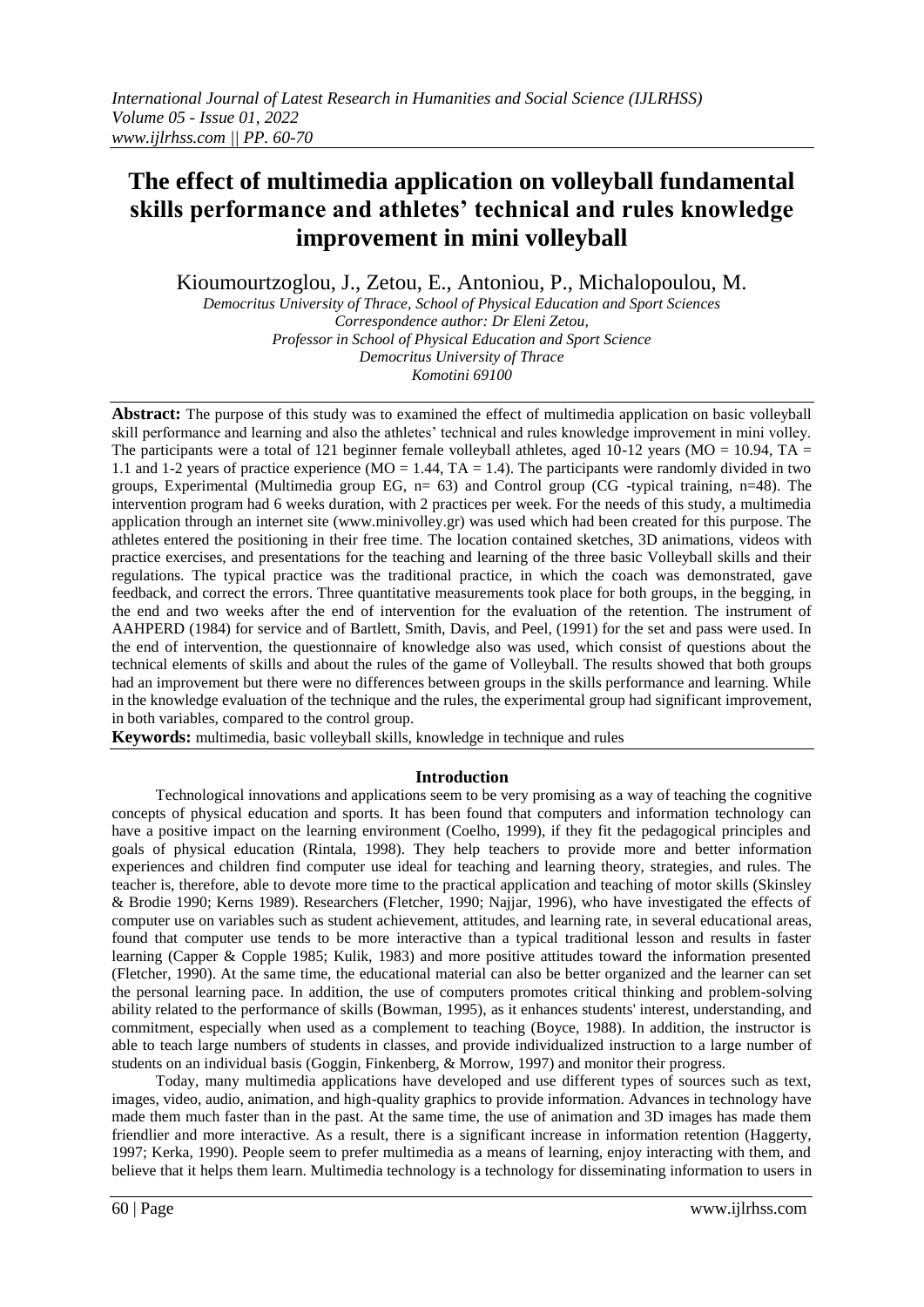### *International Journal of Latest Research in Humanities and Social Science (IJLRHSS) Volume 05 - Issue 01, 2022 www.ijlrhss.com || PP. 60-70*

the form of image, sound, animation, and text. It is not only a large volume of information but also a "translation" of complexity into simplicity. From the difficult to the easy, from the static to the dynamic (Krstev & Trtovac, 2014).

Learning skills through multimedia is based on the theory of dynamic developmental systems and children's learning skills. According to this theory, movement is not only produced by the CNS but is done by a continuous interaction between skill, person, and environment (Tzetzis & Lola, 2015). More simply, the forthcoming learning is an interaction between the environment and the cooperation of the internal processes of the musculoskeletal, nervous and sensory systems. From a pedagogical point of view, Paivio's theory of dual coding (Clark, & Paivio, 1991) holds a supportive position according to which people store and decode information in two connected memory systems, language (verbal information) and images (non-verbal). The information, that is, they encode it in a double way, so the image is more effective in learning when accompanied by verbal text and vice versa.

Thus, the teacher's purpose is to create an active learning environment. Since the learning of motor skills is done with the use of three senses (hearing, sight, kinesthetic) the multimedia directly covers both as the practice/execution will cover the third. Currently, the interactive learning methods used in physical education (Ashanin, et al., 2018) and in sports (Born et al., 2018; Karaulova, et al., 2018) are increasing its effectiveness educational process. The use of multimedia motivates students to perform educational activities, improves educational, cognitive, and informational skills, and develops curiosity and thinking (Abramenko, 2018). Lessons through digital multimedia not only increase the learning ability but also create a strong interest of students for learning, especially in the field of physical activity (Chun-Hong & Huang, 2011). Today it is possible to present problems using multimedia, i.e. visual presentation. This is an element that helps a lot in the educational process. It seems that the pedagogical use of technology can offer opportunities for personalized teaching, communication, and feedback when used with an emphasis on promoting motor literacy and improving the quality of teaching. Xu, (2016) evaluated the impact of multimedia teaching using questionnaires. The results show that more than 55% of physical education students were satisfied with teaching using multimedia, however, its use had low efficiency in teaching method and interaction.

Throughout the last years increasing efforts in developing and using multimedia based courses and materials to be used for teaching sport in theory and practice can be observed (Sorrentino, [2001;](https://www.ncbi.nlm.nih.gov/pmc/articles/PMC3737889/#ref20) Wiksten et al., [2002;](https://www.ncbi.nlm.nih.gov/pmc/articles/PMC3737889/#ref26) Katz, [2003;](https://www.ncbi.nlm.nih.gov/pmc/articles/PMC3737889/#ref10) Igel & Daugs, [2005\)](https://www.ncbi.nlm.nih.gov/pmc/articles/PMC3737889/#ref9). Multimedia systems have been developed for sports or disciplines of sport science such as sports biomechanics (Tavi et al., [1992;](https://www.ncbi.nlm.nih.gov/pmc/articles/PMC3737889/#ref21) Baltzopoulos and Papadopoulos, [2001;](https://www.ncbi.nlm.nih.gov/pmc/articles/PMC3737889/#ref5) Schleihauf, [2001;](https://www.ncbi.nlm.nih.gov/pmc/articles/PMC3737889/#ref19) Kibele, [2005\)](https://www.ncbi.nlm.nih.gov/pmc/articles/PMC3737889/#ref11). Multimedia materials and learning environments have also been developed for technical and tactical lessons in sports (Baca et al., [2005\)](https://www.ncbi.nlm.nih.gov/pmc/articles/PMC3737889/#ref3). One specific emphasis lies in the methodical organization of the learning process of sports techniques. Leser et al. [\(2009a2](https://www.ncbi.nlm.nih.gov/pmc/articles/PMC3737889/#ref13)00[9b\)](https://www.ncbi.nlm.nih.gov/pmc/articles/PMC3737889/#ref14); present an application for learning tactics in soccer. They presume that dynamical visualisations are advantageous when communicating tactical behaviour or the cognitive domain in the area of sport sciences (Wiemeyer, [2008\)](https://www.ncbi.nlm.nih.gov/pmc/articles/PMC3737889/#ref25). This assumption is supported by the meta analysis performed by Hoffler and Leutner, [2007,](https://www.ncbi.nlm.nih.gov/pmc/articles/PMC3737889/#ref7) which confirms the effectiveness of such instruction materials for comprehending dynamic phenomenological and real situations.

Same time, in physical education and sports, it is not so clear that the use of computers is more effective than traditional teaching methods in promoting student motor execution and performance in motor skills. But it has been found to be just as effective in teaching golf and tennis rules (Kerns, 1989) and strategies (Adams et al., 1991). There are similar findings reported for students who learned badminton rules (Skinsley & Brodie, 1992) through computers. Only some studies on motor skill learning were published so far. Vernadakis et al. [\(2002,](https://www.ncbi.nlm.nih.gov/pmc/articles/PMC3737889/#ref22) [2004,](https://www.ncbi.nlm.nih.gov/pmc/articles/PMC3737889/#ref23) 2008) did not find significant differences in learning the setting skill in volleyball or the shooting in basketball. In a more recent study Vernadakis et al., [\(2006\)](https://www.ncbi.nlm.nih.gov/pmc/articles/PMC3737889/#ref24) investigated the effect of multimedia computer assisted instruction, traditional instruction and combined instruction methods on learning the long jump skill. The combined method tended to be the most effective for cognitive learning and skill development, whereas pure multimedia computer assisted instruction resulted in significantly lower skill test scores than the other groups.

It is therefore obvious that the use of multimedia in physical education and sports for the purpose of teaching (skills or knowledge) for learning is a useful tool. Teachers with the proper use of these can give very good help to their students/athletes which will help them to develop at least the thinking ability, creativity, and analytical ability and maybe the technical performance but for the time being it will remain necessary practical training (Pal, 2017).

So, the aim of this study was to examined the effect of multimedia application in performance and learning fundamental volleyball and also the athletes' technical and rules knowledge improvement in mini volley.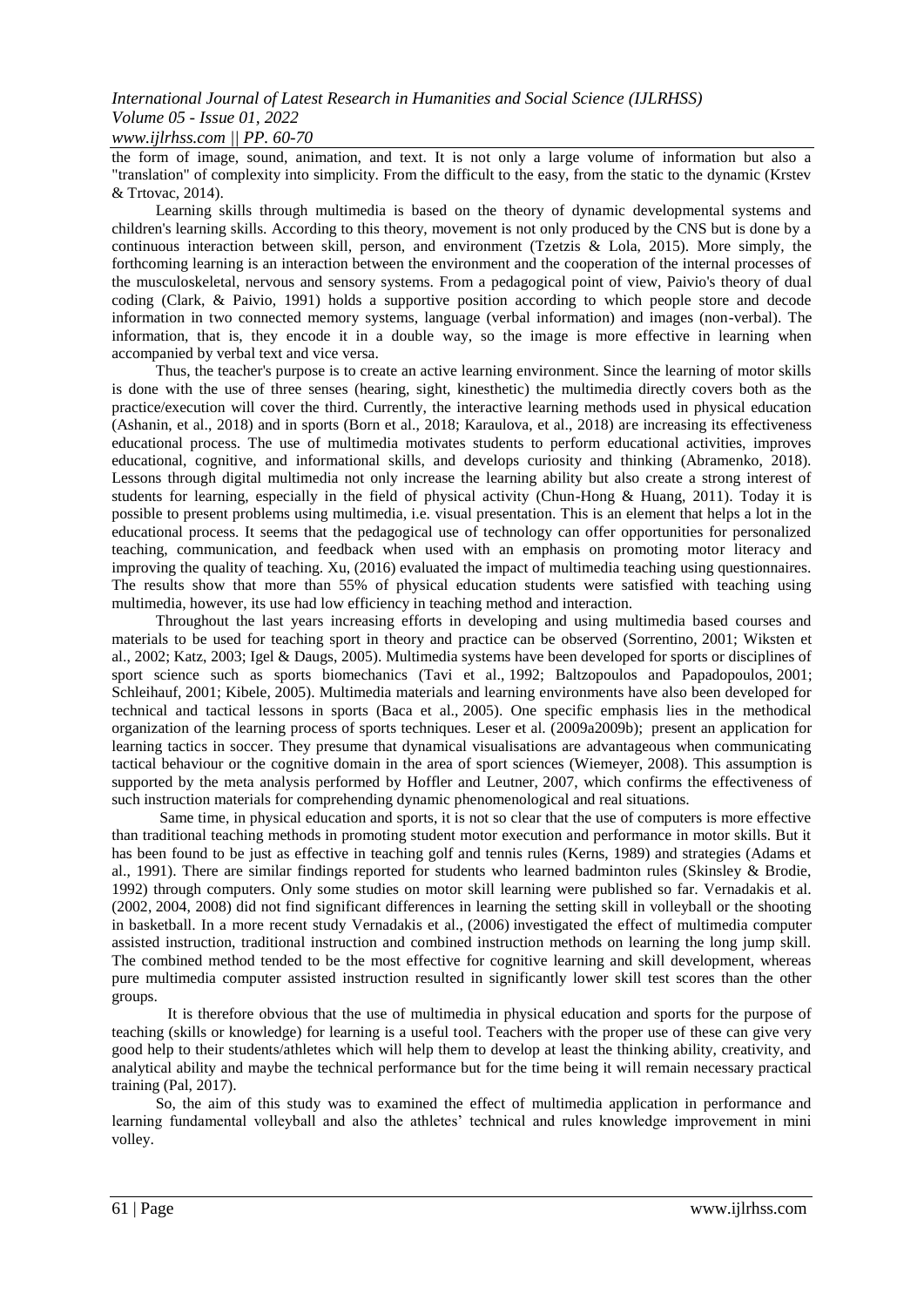### **Participants**

# **Material and Methods**

The research involved a total of 121 beginner female athletes aged 10-12 years ( $MO = 10,94$ ,  $TA = 1.1$ and 1-2 years of practice experience (MO = 1,44, TA = 1,4), with practice experience from 0-2 years. For the purpose of the research, they were randomly divided into two groups, the experimental  $(n = 63)$  and the control group  $(n = 48)$ . Prior to the intervention, the parents, after being informed about the research (parent meeting), signed written consent for the children to participate in the program after being given the assurance that their children could stop whenever they wanted.

#### **Creation of the site**

For the wants on this study, an internet site (www.minivolley.gr) was used which had been created for this purpose. At first, the standard procedure was purchased and secured a domain name [\(www.m](http://www.minivolley.gr/)inivolle[y.gr\)](http://www.minivolley.gr/) and a Server that provided the space for the website to be uploaded on the internet. The AMC Moodle platform is used because it's easy to navigate around and provides the most attractive and understandable learning environment. Also, it has been used by many Universities and Schools/ Departments for online courses. The material was contained sketches, 3D animations cartoons and power point lectures, which presented the technique of fundamental skills and the rules of the game. A total of 35 videos were uploaded on the platform, with practice exercises/drills, and presentations for the teaching and learning, regarding the theoretical approach of mini volley, detailed demonstrations with instructions for performing the fundamental skills required. In addition, it has related Links, Questionnaires (cognitive, motivation, satisfaction, etc.), and Forum.

#### **The intervention**

The intervention program had 6 weeks duration, with 2 practices per week. The athletes of experimental group entered the positioning in their free time. Only the athletes of experimental group were able to visit the site. In each training session the athletes selected the drills for the set, or pass or the service from the site and executed them in the training. The coach was defined the skill which the athletes should prepare for execution. The coach only oversaw and watch the training process.

The athletes of the control group participated in the training but the coach was responsible for the goal of planning, organizing and realizing the training. He presented, showed the skills to the athletes and also, he corrected the errors of them.

#### **Measurements**

For the quantitative evaluation of the skill performance, the instrument of AAHPERD (1984) for service and of Bartlett, Smith, Davis, and Peel, (1991) for the set and pass skills were used. The instruments were chosen because they qualify to resemble the game. There was marked areas in the court and a basket with balls which the coach flied to the athlete for performing the skill. There were five trials for each athlete with two trials in the begging without counting them. Each trial in the correct area took one point or zero, in case the ball was out of the markable area. The total perfect score was 5. Three measurements were accomplished for both groups, examining the evaluation of possible improvement of the quantitative execution of the three fundamental skills, in the begging, in the end of intervention and two weeks after the final measurement (retention). At the end of the intervention there was also the evaluation for both groups the theoretical knowledge of their technique plus the regulation's knowledge, through the completion of the questionnaire.

#### **Statistical Analysis**

The IBM SPSS (version 24) was used for statistical analyses. Both descriptive statistics and inductive statistics were used for data analysis. The internal consistency of the measurement scales was examined with the McDonald ohm factor (McDonald, 1985), which is considered an indicator of the generalizability of the results and an indicator of the further validity of the conceptual construction. The inductive statistical test used was the t-test of a sample to examine whether the mean value of the variable under consideration differs statistically significantly from the mean of the response scale.

#### **Results**

Initial measurements of the performance results of the two groups showed statistically significant difference in each variable. Therefore, we proceeded to a covariance analysis for each variable separately. Table 1 presents the Means and standard deviation in three measurements for the two groups.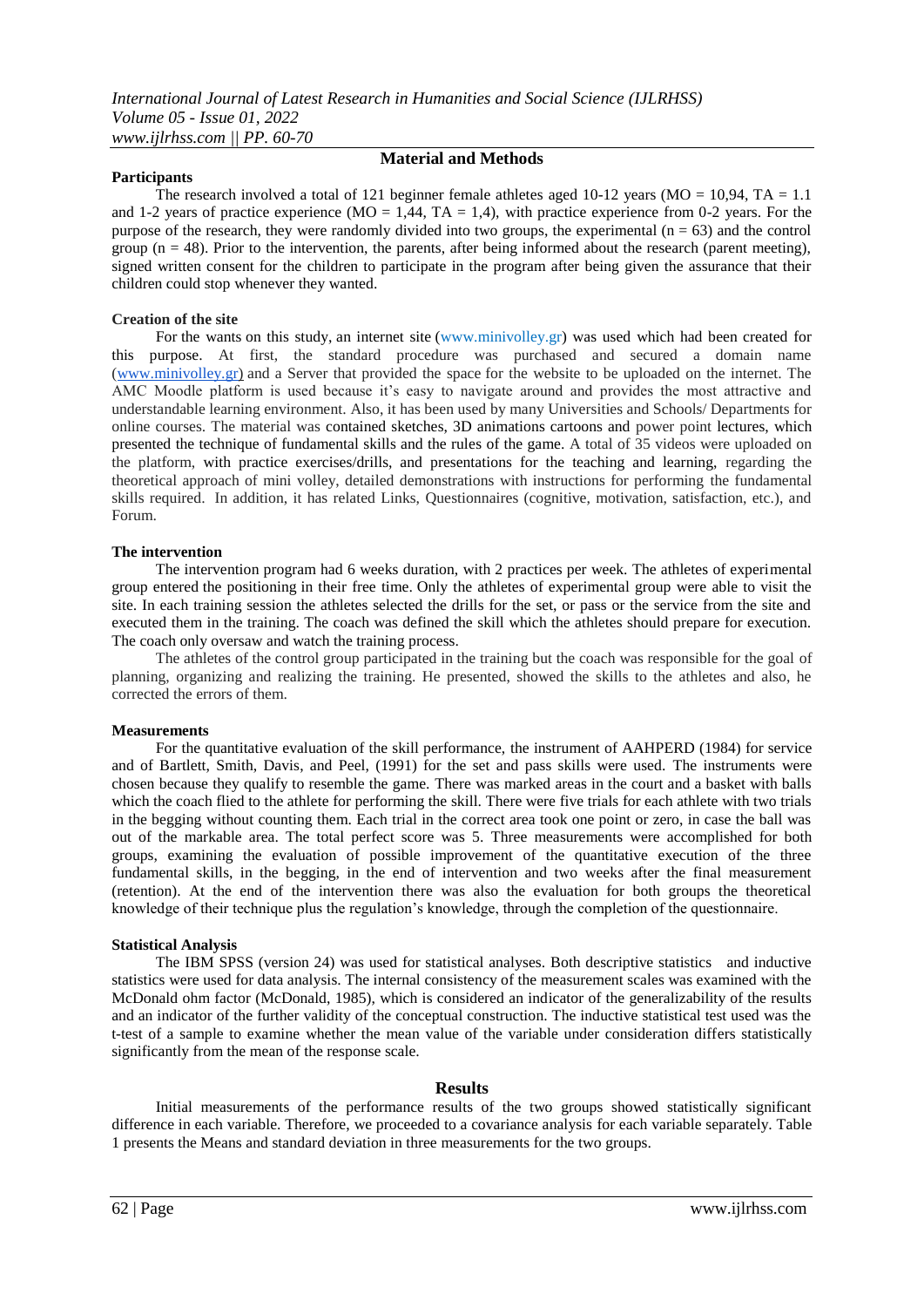|                          |              | Pass skill |       | Set skill |      | Service skill |           |
|--------------------------|--------------|------------|-------|-----------|------|---------------|-----------|
|                          | Group        | М          | SD    | М         | SD   | М             | <b>SD</b> |
| Initial measurement      | Experimental | 2.38       | 1.361 | 1.48      | 1.41 | 2.48          | 1.81      |
|                          | Control      | 1.05       | 1.099 | .95       | .92  | .93           | 1.05      |
|                          | Total        | 1.74       | 1.406 | 1.22      | 1.26 | 1.74          | 1.68      |
| Final measurement        | Experimental | 3.19       | 1.378 | 2.60      | 1.49 | 3.40          | 1.53      |
|                          | Control      | 2.74       | 1.433 | 2.19      | 1.43 | 2.64          | 1.58      |
|                          | Total        | 2.98       | 1.417 | 2.40      | 1.47 | 3.03          | 1.59      |
| Retention<br>measurement | Experimental | 3.14       | 1.342 | 2.52      | 1.49 | 3.75          | 1.63      |
|                          | Control      | 3.41       | 1.044 | 2.74      | .96  | 3.05          | 1.11      |
|                          | Total        | 3.27       | 1.211 | 2.63      | 1.14 | 3.41          | 1.44      |

*www.ijlrhss.com || PP. 60-70*

### **Analysis COVARIANCE of repeated measurements for the Pass skill**

The t-test analysis showed statistically significant differences between groups in the initial measurements  $(t_{(119)} = 5.88, p < .001)$ . For this reason, it was decided to perform a covariance analysis of repeated measures with the first measurement as a variable. The results of the analysis showed that the first measurement regulates the mean values statistically significantly (F  $(1, 118) = 18.45$ , p <.001) and there was a statistically significant interaction between the measurements and the group (F  $_{(1, 118)} = 4.23$ , p = .042, n2 = .035), main effect of measurement (F<sub>(1, 118)</sub> = 15.6,  $p < .001$ ,  $\eta^2 = .117$ ), but there was not main effect of group (F<sub>(1, 118)</sub> = 6.74,  $p = .102$ ,  $\eta^2 = .023$ ).

The Tukey criterion was used to understand the interaction. From the comparisons of the adjusted mean values, it is observed that there are statistically significant differences between the final measurement and the retention measurement for the control group (t = -3.55, p = .003). In contrast, in the experimental group, there are no statistically significant differences between final measurement and conservation measurement. Finally, there are marginally non-statistically significant differences in retention measurement between the two groups (t  $= -2.502$ ,  $p = .065$ ). In other words, despite the fact that the control group showed a statistically significant improvement, this did not differ from the performance of the experimental group. Therefore athletes of the two groups were improved in pass skill performance without any difference between groups.



Figure 1 Performance of athletes of two groups in pass skill

Figure 1 visually shows the athletes performance for the pass skill in the final and the retention measurement.

### **Analysis COVARIANCE of repeated measurements for the Set skill**

The t-test analysis showed statistically significant differences between groups in the initial measurements  $(t_{(117)} = 2.44, p = .016)$ . For this reason, it was decided to perform a covariance analysis of repeated measures with the first measurement as a variable. The results of the analysis showed that the first measurement regulates the mean values statistically significantly (F<sub>(1, 117)</sub> = 22.396, p <.001) and there was not statistically significant interaction between the measurements and the group (F  $_{(1, 117)} = 2.96$ , p = .088, n2 = .179), but main effect of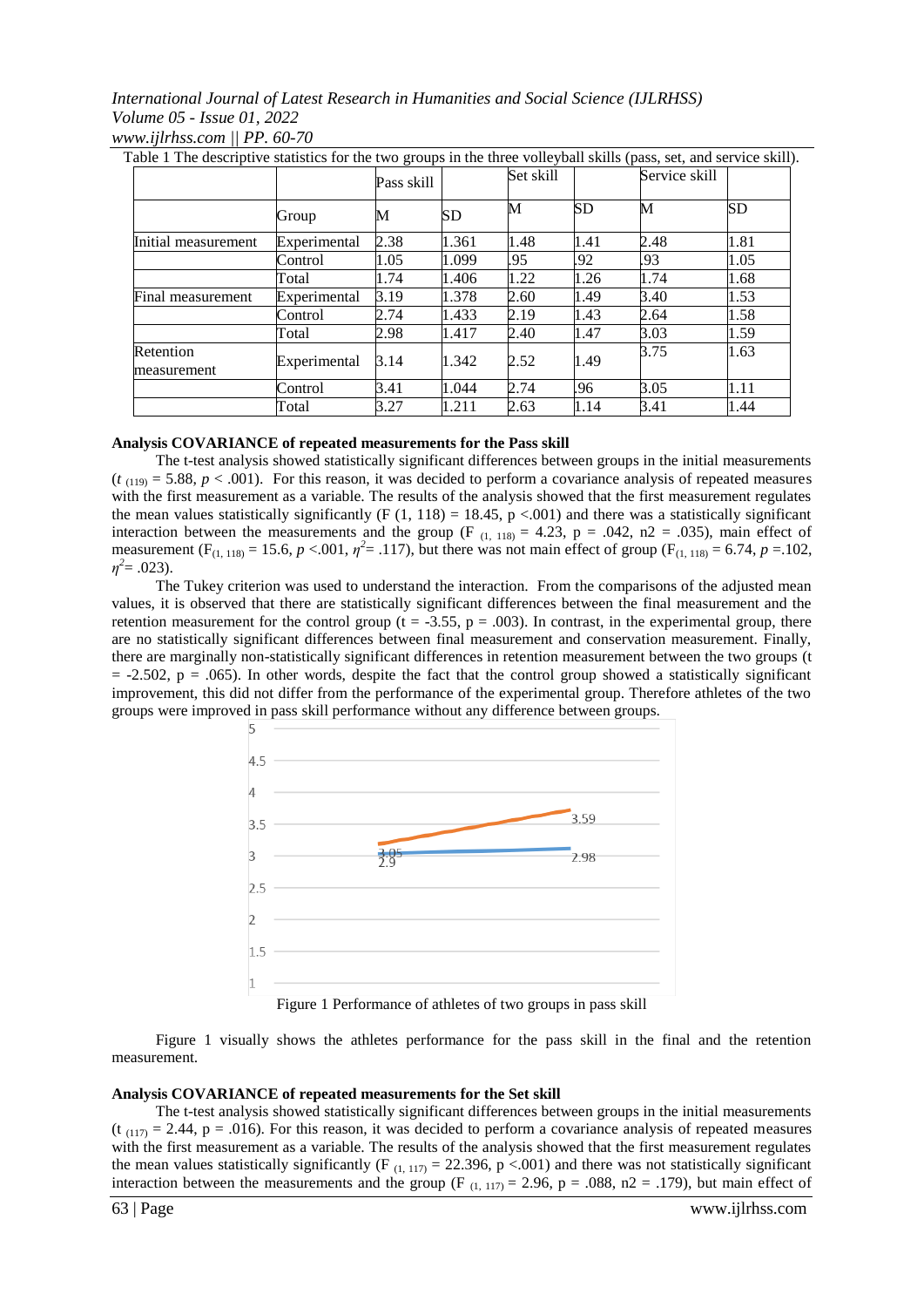#### *www.ijlrhss.com || PP. 60-70*

measurement  $(F_{(1, 117)} = 25,46, p < .001, \eta^2 = .179)$ , and there was not main effect of group  $(F_{(1, 117)} = .329, p$  $=$  567,  $\eta^2$  = .025). Therefore, athletes of the two groups were improved in set skill performance without any difference between groups.



Figure 2 Performance of athletes of two groups in set skill.

Figure 1 visually shows the athletes performance for the set skill in the final and the retention measurement.

#### **Analysis COVARIANCE of repeated measurements for the Service skill**

The t-test analysis showed statistically significant differences between groups in the initial measurements  $(t_{(119)} = 5.66, p = .001)$ . For this reason, it was decided to perform a covariance analysis of repeated measures with the first measurement as a variable. The results of the analysis showed that the first measurement regulates the mean values statistically significantly (F<sub>(1, 118)</sub> = 7.289, p <.008) and there was not statistically significant interaction between the measurements and the group σημαντική (F<sub>(1, 118)</sub> = 003, p = .646,  $η^2$  = .002) bur there was a main effect of measurement  $(F_{(1, 118)} = 7.290, p < .008, \eta^2 = .058)$ , and there was not main effect of group  $(F_{(1, 118)} = .248, p = .619, \eta^2 = .002).$ 

Therefore, athletes of the two groups were improved in service skill performance without any difference between groups.



Figure 3 Performance of athletes of two groups in service skill.

Figure 3 visually shows the athletes performance for the service skill in the final and the retention measurement.

#### **Descriptive Statistics and Index of Internal Cohesion - Reliability of Cognitive Test**

The results of the McDonald ω factor for the cognitive test are presented in the following Table 2.

|             | M(SD)      | Mc Donald's $\omega$ |
|-------------|------------|----------------------|
| Technical   | 6.82(1.52) | .53                  |
| Regulations | 5.94(1.72) | .50                  |

Table 2 Descriptive statistics and internal coherence of the cognitive test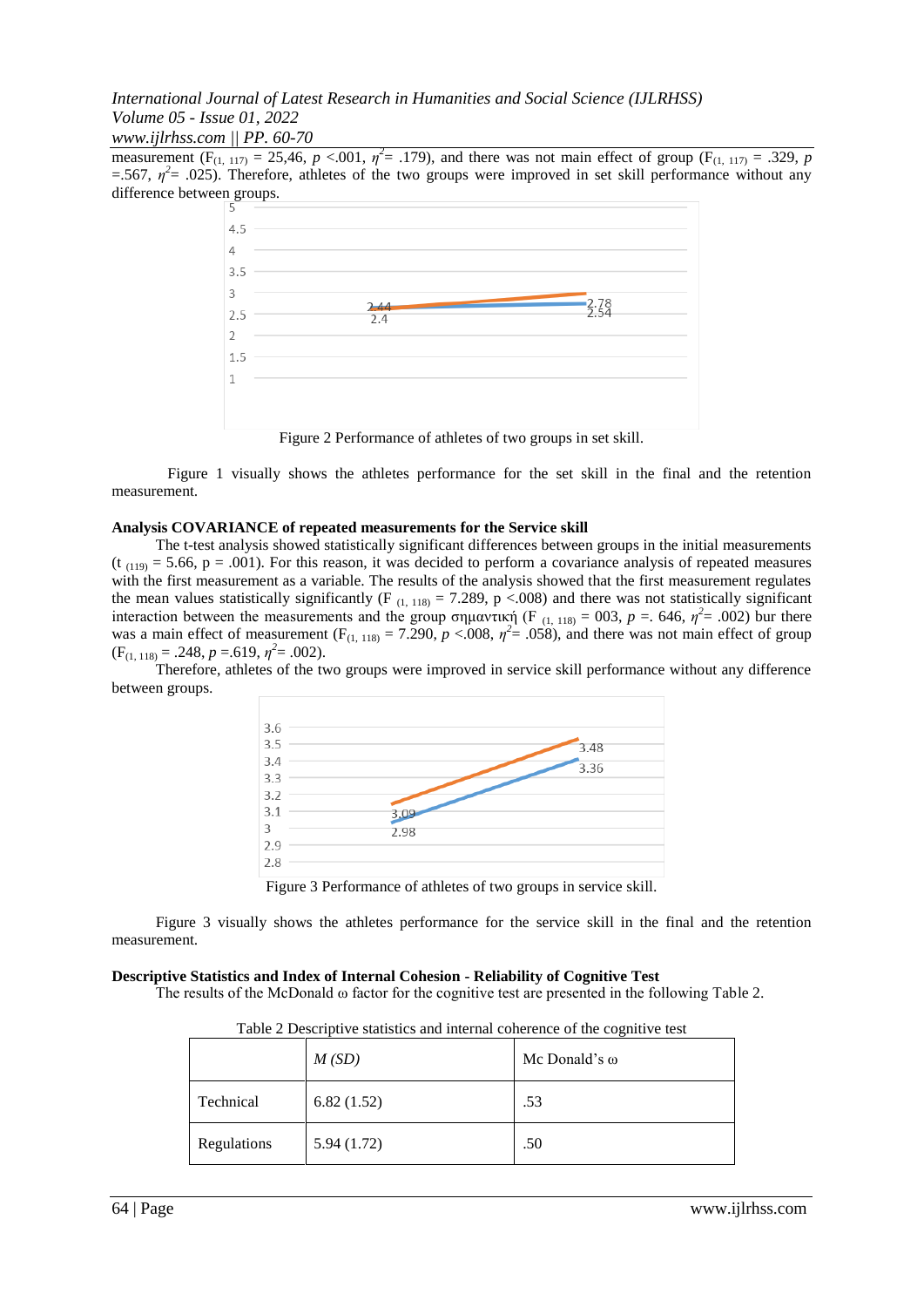### *www.ijlrhss.com || PP. 60-70*

Τhe degree of the technique of the participants is moderate to high with the average score of the respective dimension being equal to 6.82 (T.A. = 1.52). The grade of the regulations is at moderate levels with the average score of the respective dimension being equal to  $5.94$  (T.A. = 1.72).

#### **Analysis of variance of repeated measurements for the cognitive test: technique**

Table 3 presents the descriptive statistics for the cognitive test in relation to the technique for each of the two-time points.

|                        | Groups       | М    | SD   |
|------------------------|--------------|------|------|
| T1=Initial measurement | Experimental | 5.74 | 1.35 |
|                        | Control      | 5.62 | 1.41 |
|                        | Total        | 5.68 | 1.37 |
| T2=Final Measurement   | Experimental | 9.65 | .882 |
|                        | Control      | 6.12 | 1.82 |
|                        | Total        | 7.95 | 2.26 |

Table 3 Mean value and standard deviation of the cognitive test: technique

Based on the multivariate analysis of variance there are statistically significant differences (main technical effect): the Wilks' L index is equal to .273 ( $F = 317.02$ ,  $p < .001$ ), while according to the n2 index the differences within the subjects interpret the 72.7% of the total dispersion.

| Wilks' $\Lambda$   | Value | F      | p       | 'n   |
|--------------------|-------|--------|---------|------|
| Technique          | .273  | 317.02 | < 0.001 | .727 |
| Technique by group | .386  | 189.41 | < 0.001 | .614 |

Table 4 Results of multivariate tests of the cognitive test: technique

The analysis of variance revealed that the main effect of the technique ( $F_{(1, 119)} = 317$ , p <.001,  $n^2 = .727$ ) and the interaction of the variables of the cognitive test: technique and the group are statistically significant ( $F_{(1)}$ )  $_{119}$  = 189, p < 001,  $\eta$ 2 = .614)

Figure 4 visually shows the interaction between the variables of the cognitive test: technique and the groups at each point in time.



Figure 4 The score of athletes of two groups in technique cognitive questionnaire.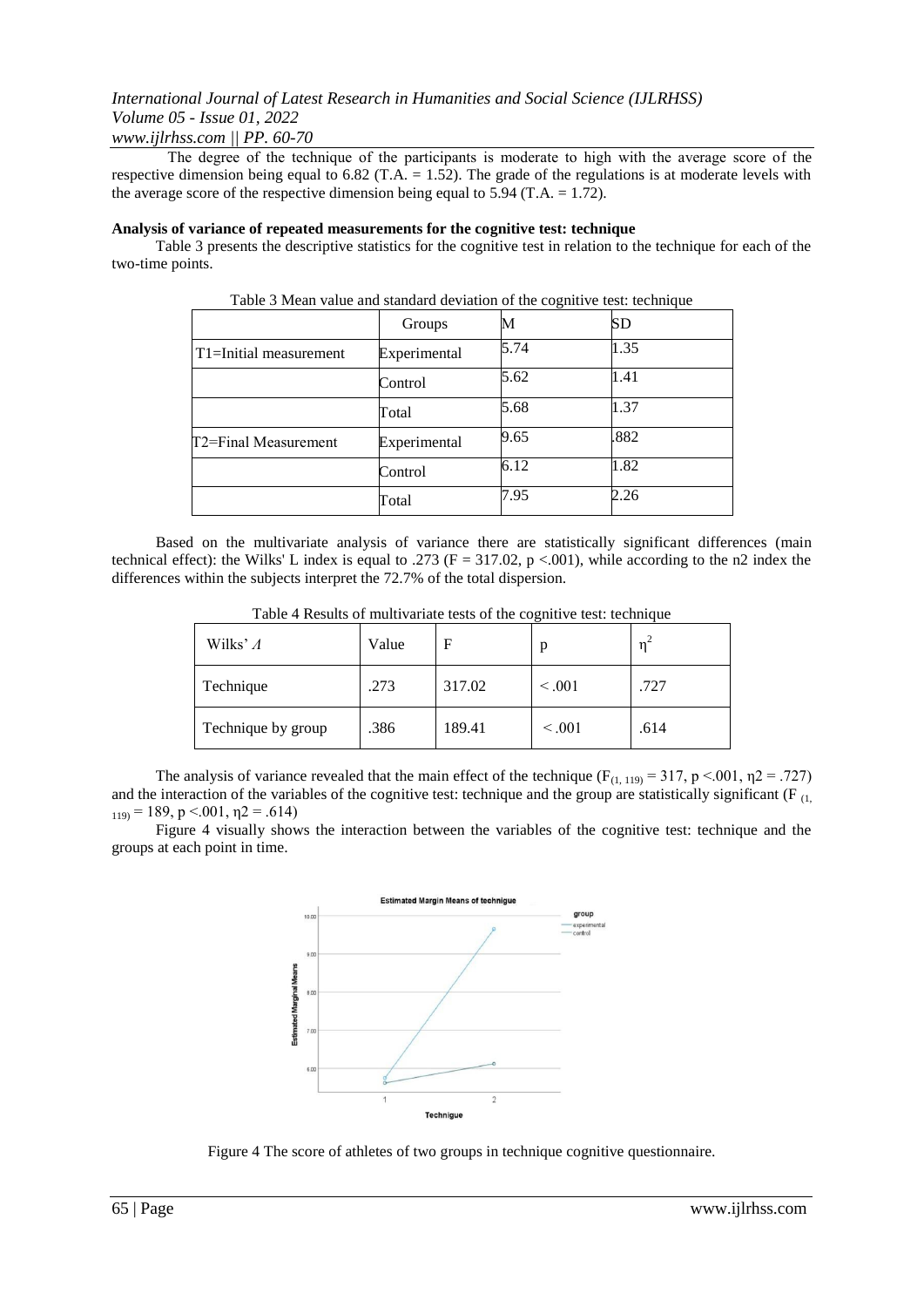*www.ijlrhss.com || PP. 60-70*

From the comparisons of the means of the groups it is observed that there are statistically significant differences between the experimental and control groups ( $F_{(1, 119)} = 67.4$ , p <.001,  $\eta$ 2 = .362).

From the application of Tukey post hoc, it appears that the participants in the experimental group improved, as they showed higher values in the second measurement than in the first measurement ( $t = -22.798$ , p <.001). Also, the experimental group had statistically higher values than the control group in the final measurement (t = 13.704, p <.001), while this difference was not present in the initial measurement (t = 0.498, p  $= .959$ ).

#### **Analysis of variance of repeated measures for the cognitive test: regulations**

Table 5 presents the descriptive statistics for the cognitive test in relation to the regulations for each of the two-time points.

|                                     | Groups       | M    | <b>SD</b> |  |
|-------------------------------------|--------------|------|-----------|--|
| T <sub>1</sub> =Initial measurement | Experimental |      | 1.28      |  |
|                                     | Control      | 4.7  | 1.29      |  |
|                                     | Total        | 4.85 | 1.29      |  |
| T2=Final Measurement                | Experimental | 8.93 | .858      |  |
|                                     | Control      | 4.93 | 2.41      |  |
|                                     | Total        | 7.01 | 2.68      |  |

Table 5 Mean value and standard deviation of the cognitive test: regulations

Based on the multivariate approach the differences of the iterative measurements are statistically significant (main effect regulations): the Wilks' L index is equal to .360 ( $F_{(119)} = 211.71$ , p <.001), while according to n2 index differences within subjects account for 64% of the total dispersion.

|                      |       | -      | $\tilde{\phantom{a}}$ |      |
|----------------------|-------|--------|-----------------------|------|
| Wilks' $\Lambda$     | Value | F      | p                     | n    |
| Regulations          | .360  | 211.71 | < 0.001               | .640 |
| Regulations by group | .414  | 168.55 | < 0.001               | .586 |

Table 6 Results of multivariate tests of the cognitive test: regulations

The analysis of variance revealed that both, the main effect of the Regulations  $F_{(1, 119)} = 212$ , p <.001,  $\eta$ 2  $=$  .640) and the interaction of the variables of the cognitive test: regulations and the group are statistically significant ( $F (1, 119) = 169$ , p <.001,  $\eta$ 2 = .586).



Figure 5 The score of athletes of two groups in regulations cognitive questionnaire.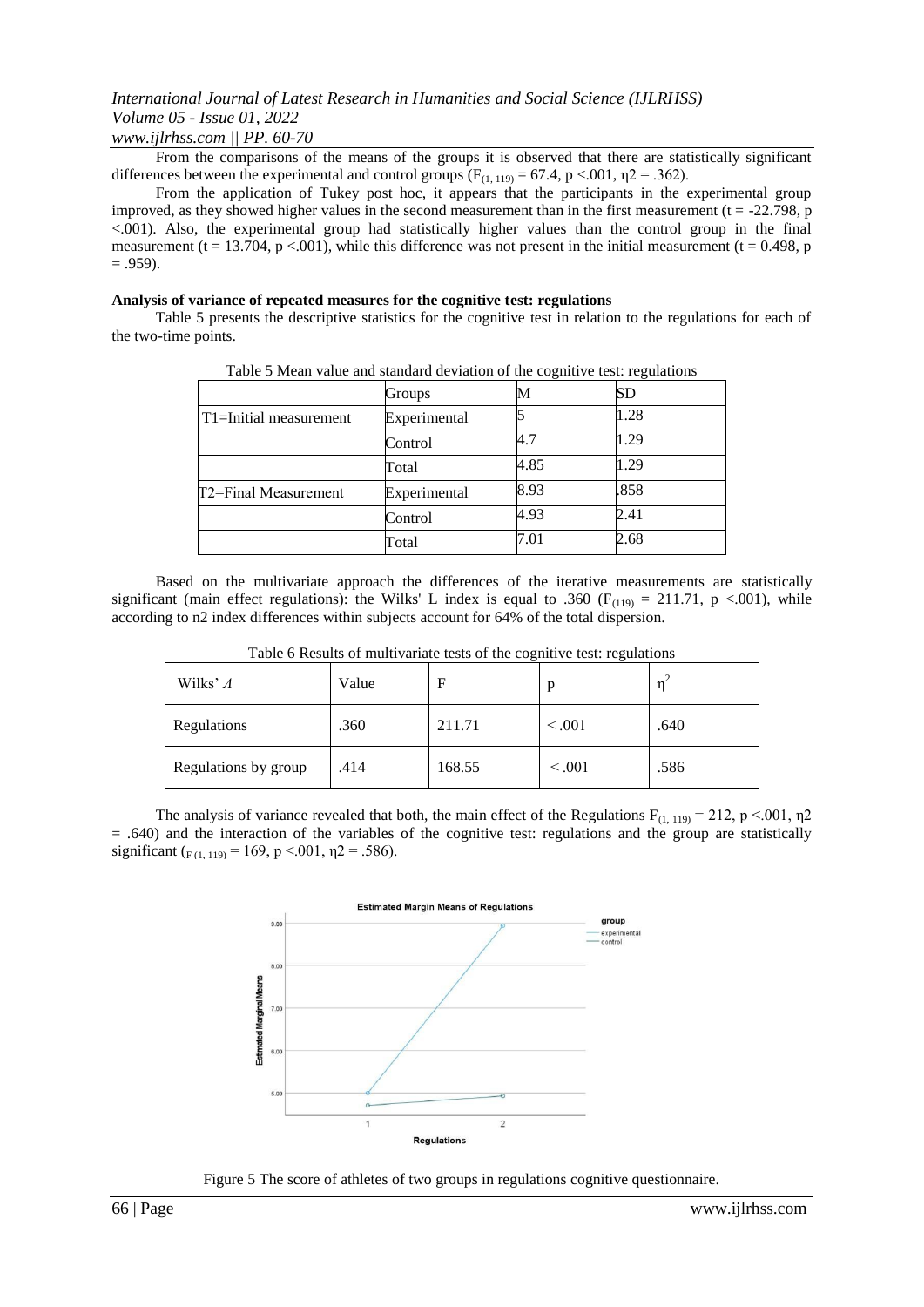# *www.ijlrhss.com || PP. 60-70*

From the comparisons of the means of the groups it is observed that there are statistically significant differences between the experimental and control groups  $F(1, 119) = 77.1$ ,  $p < .001$ ,  $\eta^2 = .393$ .

From the application of Tukey post hoc, it appears that the participants in the experimental group improved, as they showed higher values in the second measurement than in the first measurement  $(t = -19.884, p)$ < .001). Also, the experimental group had statistically higher values than the control group in the final measurement  $(t = 12.326, p < .001)$ , while this difference was not present in the initial measurement  $(t = 1.249,$  $p = .597$ ).

#### **Discussion**

The purpose of this study was to examined the effect of multimedia application on basic volleyball skill performance and learning and also the athletes' technical and rules knowledge improvement in mini volley.

The physical education essentials require physical activity performing. Most physical educators associate subjects with the development of motor skills (Stanescu et al., 2017). This automatically raises concerns about the use of multimedia and to what extent they are effective and how much? Regarding this issue and to find a possible answer to this study, the site www.minivolley.gr was used, which was created for this purpose. The young female athletes of the experimental group had the right to visit and use it in their free time and to study through multimedia presentations, the technique of performing three basic volleyball skills (pass, set, service) as well as cognitive knowledge of technique and the regulations of the game. In the evaluation of the improvement of the quantitative performance in the execution of these three fundamental skills, the results show that there was a statistically significant difference in the improvement of the quantitative performance from the initial to the final measurement but the same happened in the control group that did not have the right to visit and use the site (did not know of its existence).

The results indicated that the athletes of both groups were improved on the fundamental volleyball skills performance without have differences between groups. Relatively for the technical and rules knowledge improvement in mini volley, the athletes of experimental group were better than the athletes of control group. In our case, the actual training time was identical (twelve sessions) for both groups which showed significantly but the same improvement in the final measurement and in that of retention. Two elements may have influenced this result. The relatively short duration of the practice may have been an important factor in not showing the effectiveness of the execution to the benefit of the experimental group. Improving the technique usually affects better execution in the long term. It can also be said with the relatively reservation that in case the training time was longer the experimental group would probably have better performance since the use of the multimedia application would help it to have a better understanding of the technical details of the execution of the skills and therefore would have it better efficiency. So, there was no difference in progress in terms of the quantitative performance of the groups. They improved in a similar way after completing the twelve practice sessions.

The results of this research are in line with the results of researches aimed at examining the effect of multimedia on learning sports skills. These investigations found no differences between the traditional group and the group of multimedia. Ιn physical education and sports, it is not so clear that the use of computers is more effective than traditional teaching methods in promoting student motor execution and performance in motor skills. Αs Boyce, (1988) mentions, ICT enhances students' interest, understanding, and commitment, especially when used as a complement to teaching. Physical education is essentially a twodimensional subject that includes practical application and theory. The visual presentation of the subjects helps the athletes to understand more deeply and correctly the basic structure of the movement (Liu, 2017). According to Kerns, (1989) the learning of motor skills is done with the use of three senses (hearing, sight, kinesthetic). The multimedia directly covers the two of them while the practice/execution will cover the third. Zhao and Yang (2019) had the idea to create a system based on the use of computers so that it would be useful to improve student performance. The system they created had multiple possibilities but was based mainly on the cognitive direction. It had the opportunity to enrich the didactic content, to improve the knowledge on the subject, and increase the interest of the students. Same studies did not find significant differences between athletes of traditional and multimedia groups in learning the setting skill in volleyball or the shooting in basketball (Vernadakis et al., [2002,](https://www.ncbi.nlm.nih.gov/pmc/articles/PMC3737889/#ref22) [2004\)](https://www.ncbi.nlm.nih.gov/pmc/articles/PMC3737889/#ref23), or in long jump skill (Vernadakis et al., [2006\)](https://www.ncbi.nlm.nih.gov/pmc/articles/PMC3737889/#ref24).

The results are also consistent with researches that compared the effect of multimedia with the traditional learning method on the knowledge of sport regulations and technique knowledge. All this resulted in the effectiveness of teaching maybe we should keep in mind that all these approaches, and methods for teaching, represent auxiliary means, which accompany the well-known regular practical lessons, aiming at maximum efficiency. This is often why it is important for teachers to think twice about the role of ICT in physical education, bearing in mind that it cannot replace real physical experience (Epuran, 2005). In the present study regarding the cognitive test concerning the theoretical improvement of knowledge through the study of the site in the basic volleyball technique and the regulations the difference in the improvement of the experimental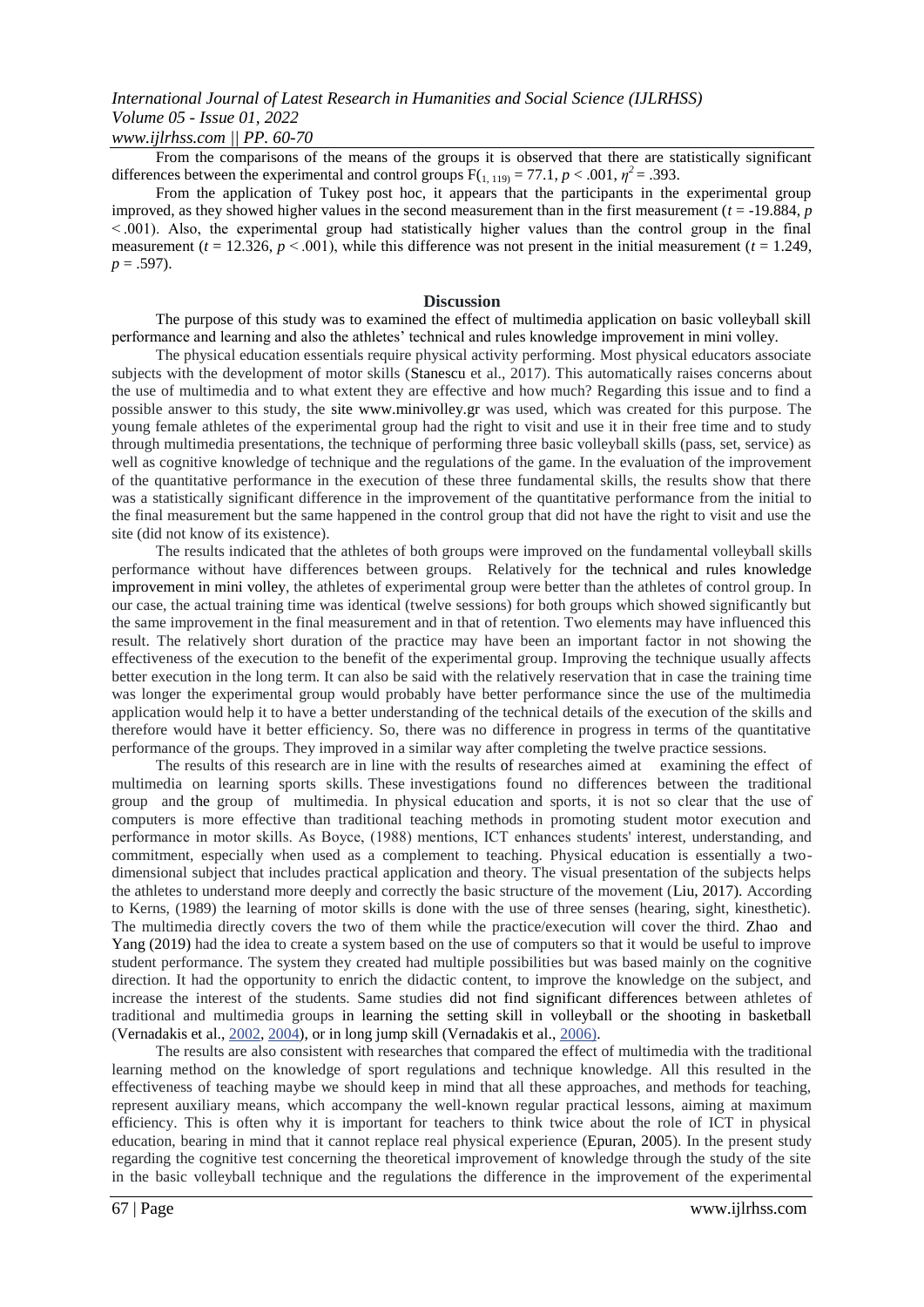### *www.ijlrhss.com || PP. 60-70*

group compared to the control group was statistically significant. This was observed both in the whole and in the individual sections of the theoretical knowledge (technique, regulations). This result is identical to that of other researchers such as Kerns, (1989) and Adams et al., (1991). They report that the use of ICT for teaching is very effective in teaching rules and strategies for golf and tennis.

There are similar findings reported by Skinsley and Brodie, (1992) for students who learned badminton regulation through computers. In any case, computer education-based teaching has a very important significance. Teachers can provide an ideal knowledge to the students and develop students' thinking ability and creativity, improve students' ability to analyze and solve practical problems (Pal, 2017) Additionally, effective and efficient use of computer applications and knowledge technology is important for resolving mainly the issues of each PE teacher and student further (Hong & He, 2018).

In recent years, an effort has been made with the use of multimedia applications to develop a much better approach so that their application is even more effective in physical education. The results of this study generally validated that the utilization of computer-assisted instruction is helpful within the implementation of education programs, mostly in teaching concepts and principles of educational nature.

There were some limitations during this study that ought to be mentioned. First, the effectiveness of computer-assisted instruction trusted the standard of the multimedia program, while the effectiveness of traditional teaching trusted the effectiveness of the education teacher. Second, the sample of participants should be larger. In a very further study, if more athletes of various ages are trained, the results would be more valid.

#### **References**

- [1]. AAHPERD (1984). *Skills Test Manual*. Association Drive, Reston, VA 22091.
- [2]. Abramenko, M. N. (2018). Physical education of students of special medical groups using an interactive training manual for self-employment. *Scientific Notes of the University of P. F. Lesgaft, 2* (156), 9-12. (In Russ.)
- [3]. [Adams, T.](https://www.proquest.com/indexinglinkhandler/sng/au/Adams,+Thomas+M/$N;jsessionid=D52AF2A5916841A0ACC731023E6D0701.i-090ebdb8ebe36d962) [M.](https://www.proquest.com/indexinglinkhandler/sng/au/Adams,+Thomas+M/$N;jsessionid=D52AF2A5916841A0ACC731023E6D0701.i-090ebdb8ebe36d962), [Kandt, G.K.](https://www.proquest.com/indexinglinkhandler/sng/au/Kandt,+Gregory+K/$N;jsessionid=D52AF2A5916841A0ACC731023E6D0701.i-090ebdb8ebe36d962), [Throgmartin, D.,](https://www.proquest.com/indexinglinkhandler/sng/au/Throgmartin,+David/$N;jsessionid=D52AF2A5916841A0ACC731023E6D0701.i-090ebdb8ebe36d962) [Waldrop, & P](https://www.proquest.com/indexinglinkhandler/sng/au/Waldrop,+Philip+B/$N;jsessionid=D52AF2A5916841A0ACC731023E6D0701.i-090ebdb8ebe36d962)hili[p](https://www.proquest.com/indexinglinkhandler/sng/au/Waldrop,+Philip+B/$N;jsessionid=D52AF2A5916841A0ACC731023E6D0701.i-090ebdb8ebe36d962) [B.](https://www.proquest.com/indexinglinkhandler/sng/au/Waldrop,+Philip+B/$N;jsessionid=D52AF2A5916841A0ACC731023E6D0701.i-090ebdb8ebe36d962) (1991). Computer-Assisted Instruction vs. Lecture Methods.*[Physical](https://www.proquest.com/pubidlinkhandler/sng/pubtitle/Physical+Educator/$N/2030480/OpenView/1437936447/$B/2BBB96587134957PQ/1;jsessionid=D52AF2A5916841A0ACC731023E6D0701.i-090ebdb8ebe36d962) [Educator](https://www.proquest.com/pubidlinkhandler/sng/pubtitle/Physical+Educator/$N/2030480/OpenView/1437936447/$B/2BBB96587134957PQ/1;jsessionid=D52AF2A5916841A0ACC731023E6D0701.i-090ebdb8ebe36d962) Indianapolis, Vol. 48*, Iss. 3, 149.
- [4]. Ashanin V., Filenko L., Pasko V., Tserkovna O., Filenko I., Poltoratskaya A., & Mulyk K. (2018). Implementation practices of the Rugby-5 into the physical education of schoolchildren 12-13 years old using information technology*. Journal of Physical Education and Sport*, *18*(2), Art. 112, pp. 762 - 768, DOI:10.7752/jpes.2018.02112
- [5]. Baca A. (2005) SpInSy a web based information system for the sport scientific theory of selected sports. In: *Handbook of E-Learning*. Eds: Igel C., Daugs R. Schorndorf: Hofmann; 353-371 (In German).
- [6]. Baltzopoulos V. & Papadopoulos T. (2001) Teaching forward and inverse dynamics and optimisation using the biomechanics toolbox. In: *Proc. 5th Nat. Symp. On Teaching Biomechanics in Sports*. Eds: Blackwell J., Knudson D.San Francisco, CA: 29-32Schleihauf.
- [7]. Bartlett, J., Smith, L., Davis, K., & Peel, J. (1991). Development of a valid volleyball skills test battery. *Journal of Physical Education, Recreation & Dance*, *62*(2), 19-21.
- [8]. Born, P., Phannguyen, N., Grambow, R., Meffert, D., & Vogt, T. (2018). Embedding tennis specific teaching videos into long-term educational concepts to improve movement learning and technique performances. *Journal of Physical Education and Sport, 18*(1), Art 34, pp. 255-261, DOI: 10.7752/jpes.2018.01034
- [9]. Bowman, A. (1995). Teaching ethics: telling stories. *Nurse Education Today, 15* (1): 33-38
- [10]. Boyce, B.A. (1988). A computerized simulation of teaching. A glimpse of the real world. *Journal of Physical Education, Recreation and Dance, 59* (2): 31-33.
- [11]. Capper, J. & Copple, C. (1985). *Computer Use in Education: Research Review and Instructional Implications.* Washington, DC, Center for Research into Practice
- [12]. [Chun-H](https://www.researchgate.net/scientific-contributions/Chun-Hong-Huang-70742981)on[g](https://www.researchgate.net/scientific-contributions/Chun-Hong-Huang-70742981) [Huang,](https://www.researchgate.net/scientific-contributions/Chun-Hong-Huang-70742981) [Su-Li](https://www.researchgate.net/scientific-contributions/Su-Li-Chin-70545984) [Chin,](https://www.researchgate.net/scientific-contributions/Su-Li-Chin-70545984) [Li-H](https://www.researchgate.net/scientific-contributions/Li-Hua-Hsin-69867453)u[a](https://www.researchgate.net/scientific-contributions/Li-Hua-Hsin-69867453) [Hsin,](https://www.researchgate.net/scientific-contributions/Li-Hua-Hsin-69867453) & [Yi-P](https://www.researchgate.net/scientific-contributions/Yi-Pei-Yu-70654244)e[i](https://www.researchgate.net/scientific-contributions/Yi-Pei-Yu-70654244) [Yu](https://www.researchgate.net/scientific-contributions/Yi-Pei-Yu-70654244) (2011). A Web-based E-learning Platform for Physical Education. *Journal of Networks.*
- [13]. Clark J. M. & Paivio A. (1991). Dual coding theory and education. *Educational Psychology Review, 3*(3), 149–210. [https://d](https://psycnet.apa.org/doi/10.1007/BF01320076)o[i.o](https://psycnet.apa.org/doi/10.1007/BF01320076)r[g/10.1007/BF01320076](https://psycnet.apa.org/doi/10.1007/BF01320076)
- [14]. Coehlo, J.D. (1999). Physical education in the 21st century. *Teaching Elementary Physical Education, 10* (6): 29-30.
- [15]. Epuran, M. (2005). *Metodologia cercetării activităților corporale - Exerciții fizice, sport, fitness (Ediția a 2a).* București: Editura Fest, pp. 268.
- [16]. Fletcher, D. (1990). *The effectiveness and cost of interactive videodisc instruction in defense training and education* (IDA Paper P-2372). Alexandria, VA, Institute for Defense Analyses.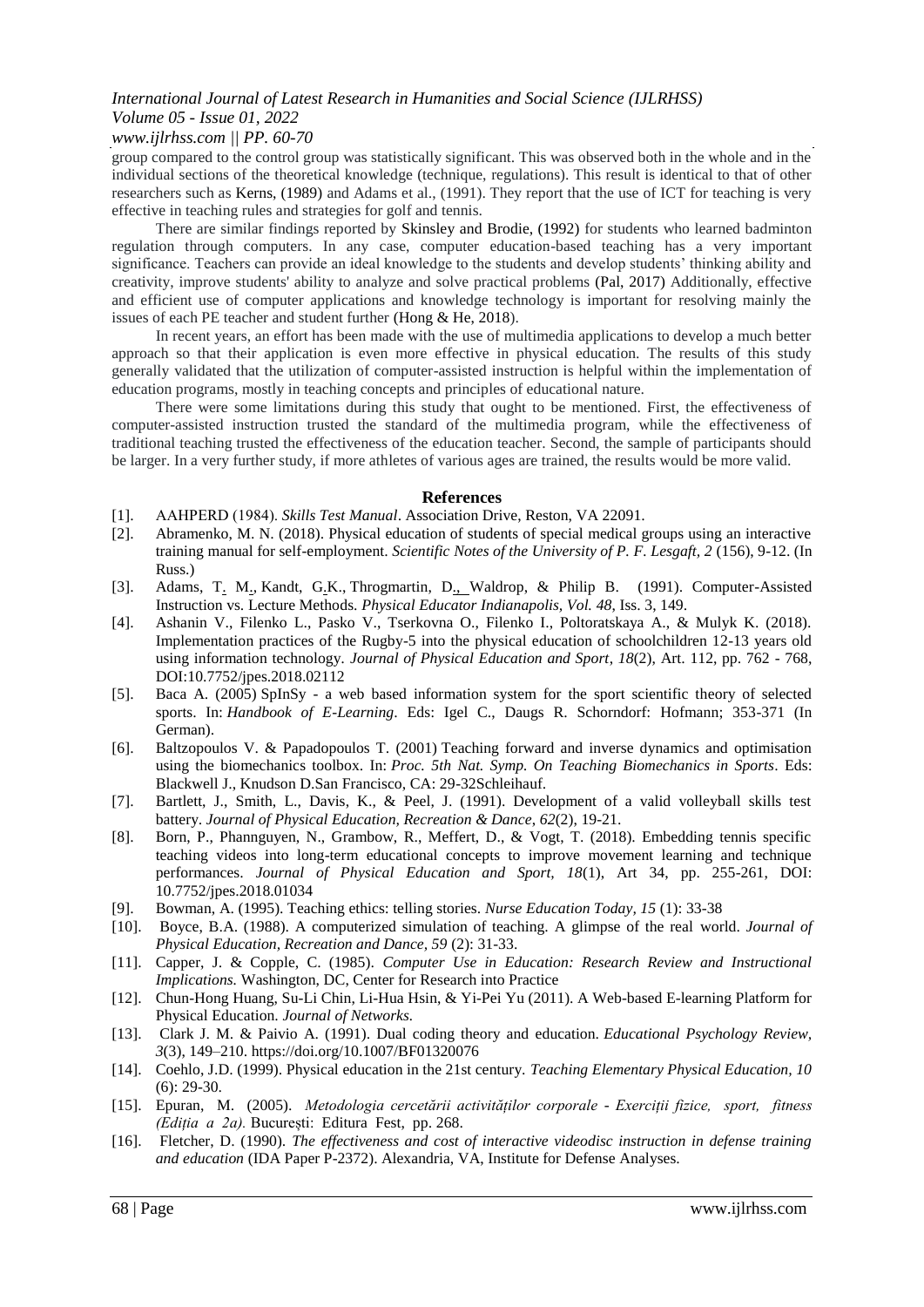*www.ijlrhss.com || PP. 60-70*

- [17]. Goggin, N.L., Finkenberg, M.E., & Morrow, J.R. (1997). Instructional technology in higher education teaching. *Quest, 49* (3): 280-290.
- [18]. Haggerty, T. (1997). Influence of information technologies on kinesiology and physical education. *Quest, 49*:254-269.
- [19]. Hoffler T. N. & Leutner D. (2007) Instructional animation versus static pictures: A metaanalysis. *Learning and Instruction* 17, 722-738 [\[Google](https://scholar.google.com/scholar_lookup?journal=Learning+and+Instruction&title=Instructional+animation+versus+static+pictures:+A+meta-analysis&author=T.+N.+Hoffler&author=D+Leutner&volume=17&publication_year=2007&pages=722-738&) [Scholar,](https://scholar.google.com/scholar_lookup?journal=Learning+and+Instruction&title=Instructional+animation+versus+static+pictures:+A+meta-analysis&author=T.+N.+Hoffler&author=D+Leutner&volume=17&publication_year=2007&pages=722-738&)
- [20]. Hong, Q. & He, W. (2018). Application of computer virtual reality technology in sports training. *Journal of Beijing printing University.* 1:157–159. [\[Google](https://scholar.google.com/scholar_lookup?journal=Journal+of+Beijing+printing+University&title=Application+of+computer+virtual+reality+technology+in+sports+training&author=Q.+Hong&author=W.+He&volume=1&publication_year=2018&pages=157-159&) [Scholar\]](https://scholar.google.com/scholar_lookup?journal=Journal+of+Beijing+printing+University&title=Application+of+computer+virtual+reality+technology+in+sports+training&author=Q.+Hong&author=W.+He&volume=1&publication_year=2018&pages=157-159&)
- [21]. Igel C. & Daugs R. (2005) *Handbook of E-Learning*. Schorndorf: Hofmann; (In German)
- [22]. Karaulova, S., Boychenko, K., Malikov, N., Bogdanovskaya, N., Samolenko, T., Apaychev A., & Korobeynikova L. (2018). Innovative technologies based management of the training process of female athletes specializing in short distances running. *Journal of Physical Education and Sport*, *18* (Supplement issue 4), Art. 275, pp. 1876 – 1880
- [23]. Katz, L. (2003) Multimedia and the Internet for Sport Sciences: Applications and Innovations. *International Journal of Computer Science in Sport* 2, 4-18
- [24]. Kerka, S. (1990). Interactive videodisk in Vocational education. ERIC, ED325660
- [25]. Kerns, M. (1989). The effectiveness of computer-assisted instruction in teaching tennis rules and strategies. *Journal of Teaching in Physical Education, 8:*170-176
- [26]. Kibele, A. (2005) Multimodal learning in multimedia-based learning enviroments: theory in biomechanics. In: *Education, Research and New Media*. Ed: Wiemeyer J.Hamburg: Czwalina; 104-109 (In German) [\[Google](https://scholar.google.com/scholar_lookup?title=Education,+Research+and+New+Media&author=A+Kibele&publication_year=2005&) [Scholar\]](https://scholar.google.com/scholar_lookup?title=Education,+Research+and+New+Media&author=A+Kibele&publication_year=2005&)
- [27]. Krstev, C. & Trtovac, A. (2014). Teaching Multimedia Documents to LIS Students. *The Journal of Academic Librarianship 40*(2). DOI: [10.1016/j.acalib.2014.02.006](http://dx.doi.org/10.1016/j.acalib.2014.02.006)
- [28]. Kulik, J.A. (1983). Synthesis of research on computer-based instruction. *Educational Leadership, 41* (1): 19-21.
- [29]. Leser R., Baca A., Eder C., Karall E., Miko C., & Uhlig J. (2009b) Redesigning the 'Sport multimedial' E-Learning application. In: *Proc. of the 14th Annual Congress of the European College of Sport Science*. Eds: Loland S., Bø K., Fasting K., Hallèn J., Ommundsen Y., Roberst G., Tsolakidis E.126 [\[Google](https://scholar.google.com/scholar_lookup?title=Proc.+of+the+14th+Annual+Congress+of+the+European+College+of+Sport+Science&author=R.+Leser&author=A.+Baca&author=C.+Eder&author=E.+Karall&author=C.+Miko&publication_year=2009b&) [Scholar\]](https://scholar.google.com/scholar_lookup?title=Proc.+of+the+14th+Annual+Congress+of+the+European+College+of+Sport+Science&author=R.+Leser&author=A.+Baca&author=C.+Eder&author=E.+Karall&author=C.+Miko&publication_year=2009b&)
- [30]. Leser R., Uhlig J., & Uhlig M. (2009a) Development of an application for learning and teaching soccer tactis. *International Journal of Computer Science in Sport* 8, 19-31 [\[Google](https://scholar.google.com/scholar_lookup?journal=International+Journal+of+Computer+Science+in+Sport&title=Development+of+an+application+for+learning+and+teaching+soccer+tactis&author=R.+Leser&author=J.+Uhlig&author=M+Uhlig&volume=8&publication_year=2009a&pages=19-31&) [Scholar](https://scholar.google.com/scholar_lookup?journal=International+Journal+of+Computer+Science+in+Sport&title=Development+of+an+application+for+learning+and+teaching+soccer+tactis&author=R.+Leser&author=J.+Uhlig&author=M+Uhlig&volume=8&publication_year=2009a&pages=19-31&)
- [31]. Liu, Y. (2017). Research on the application of computer virtual reality technology in college physical education. *Wireless Internet technology.* 1:144–145. [\[Google](https://scholar.google.com/scholar_lookup?journal=Wireless+Internet+technology&title=Research+on+the+application+of+computer+virtual+reality+technology+in+college+physical+education&author=Y.+Liu&volume=1&publication_year=2017&pages=144-145&) [Scholar\]](https://scholar.google.com/scholar_lookup?journal=Wireless+Internet+technology&title=Research+on+the+application+of+computer+virtual+reality+technology+in+college+physical+education&author=Y.+Liu&volume=1&publication_year=2017&pages=144-145&)
- [32]. Najjar, L.J. (1996). Multimedia information and learning. *Journal of Educational Multimedia and Hypermedia, 5* (2): 129-150.
- [33]. Pal, A. (2017) Importance of Computer Education in the Field of Physical Education. *International Journal* of *Researches in Social Sciences and Information Studies, Vol. V,* 49-50
- [34]. Rintala, J. (1998). Computer technology in higher education: an experiment not a solution. *Quest, 50:*366-378.
- [35]. Skinsley, M. & Brodie, D. (1990). A study of the effectiveness of computer assisted learning in physical education. *Research supplement, 7*:14-16.
- [36]. Sorrentiono, R.M. (2001). Designing computer enhanced instruction for sport. In: *Proc. Computer Science and Sport III and Performance Analysis of Sport V*. Eds: Hughes M., Franks I. 57-62 [\[Google](https://scholar.google.com/scholar_lookup?title=Proc.+Computer+Science+and+Sport+III+and+Performance+Analysis+of+Sport+V&author=R.M+Sorrentiono&publication_year=2001&) [Scholar\]](https://scholar.google.com/scholar_lookup?title=Proc.+Computer+Science+and+Sport+III+and+Performance+Analysis+of+Sport+V&author=R.M+Sorrentiono&publication_year=2001&)
- [37]. Stanescu M., Stoicescu, M., & Ciolca, C. (2011). Computer Use in Physical Education and Sports Teaching

[https://w](https://www.researchgate.net/publication/268185238_COMPUTER_USE_IN_PHYSICAL_EDUCATION_AND_SPORTS_TEACHING)w[w.r](https://www.researchgate.net/publication/268185238_COMPUTER_USE_IN_PHYSICAL_EDUCATION_AND_SPORTS_TEACHING)esearchgat[e.n](https://www.researchgate.net/publication/268185238_COMPUTER_USE_IN_PHYSICAL_EDUCATION_AND_SPORTS_TEACHING)e[t/p](https://www.researchgate.net/publication/268185238_COMPUTER_USE_IN_PHYSICAL_EDUCATION_AND_SPORTS_TEACHING)ublicatio[n/268185238\\_C](https://www.researchgate.net/publication/268185238_COMPUTER_USE_IN_PHYSICAL_EDUCATION_AND_SPORTS_TEACHING)OMPUTE[R\\_U](https://www.researchgate.net/publication/268185238_COMPUTER_USE_IN_PHYSICAL_EDUCATION_AND_SPORTS_TEACHING)S[E\\_IN\\_P](https://www.researchgate.net/publication/268185238_COMPUTER_USE_IN_PHYSICAL_EDUCATION_AND_SPORTS_TEACHING)HYSICA[L\\_EDUCATIO](https://www.researchgate.net/publication/268185238_COMPUTER_USE_IN_PHYSICAL_EDUCATION_AND_SPORTS_TEACHING) [N\\_A](https://www.researchgate.net/publication/268185238_COMPUTER_USE_IN_PHYSICAL_EDUCATION_AND_SPORTS_TEACHING)N[D\\_S](https://www.researchgate.net/publication/268185238_COMPUTER_USE_IN_PHYSICAL_EDUCATION_AND_SPORTS_TEACHING)PORT[S\\_TEACHING](https://www.researchgate.net/publication/268185238_COMPUTER_USE_IN_PHYSICAL_EDUCATION_AND_SPORTS_TEACHING)

- [38]. Tavi, M., Sholev, M., & Ayalon, A. (1992) Using computer interactive programs as a teaching aid in biomechanics. In: *Proc. Int. Conf. On Computer Applications in Sport and Physical Education*. Eds: Tenenbaum G., Raz-Liebermann T., Artizi Z.Netanya, Wingate Institute; 32-35 [\[Google](https://scholar.google.com/scholar_lookup?title=Proc.+Int.+Conf.+On+Computer+Applications+in+Sport+and+Physical+Education&author=M.+Tavi&author=M.+Sholev&author=A+Ayalon&publication_year=1992&) [Scholar\]](https://scholar.google.com/scholar_lookup?title=Proc.+Int.+Conf.+On+Computer+Applications+in+Sport+and+Physical+Education&author=M.+Tavi&author=M.+Sholev&author=A+Ayalon&publication_year=1992&)
- [39]. Tzetzis, G. & Lola, A. (2015). *The Fitts and Posner Model* (1967) (Chapter 3), Motor Learning and Development (p. 43). Zografou: Creative Commons
- [40]. Vernadakis, N., Zetou, E., Antoniou, P., & Kioumourtzoglou, E. (2002). The effectiveness of computerassisted instruction on teaching the skill of setting in volleyball. *Journal of Human Movement Studies 43,* 151-164 [\[Google](https://scholar.google.com/scholar_lookup?journal=Journal+of+Human+Movement+Studies&title=The+effectiveness+of+computer-assisted+instruction+on+teaching+the+skill+of+setting+in+volleyball&author=N.+Vernadakis&author=E.+Zetou&author=P.+Antoniou&author=E+Kioumourtzoglou&volume=43&publication_year=2002&pages=151-164&) [Scholar\]](https://scholar.google.com/scholar_lookup?journal=Journal+of+Human+Movement+Studies&title=The+effectiveness+of+computer-assisted+instruction+on+teaching+the+skill+of+setting+in+volleyball&author=N.+Vernadakis&author=E.+Zetou&author=P.+Antoniou&author=E+Kioumourtzoglou&volume=43&publication_year=2002&pages=151-164&)